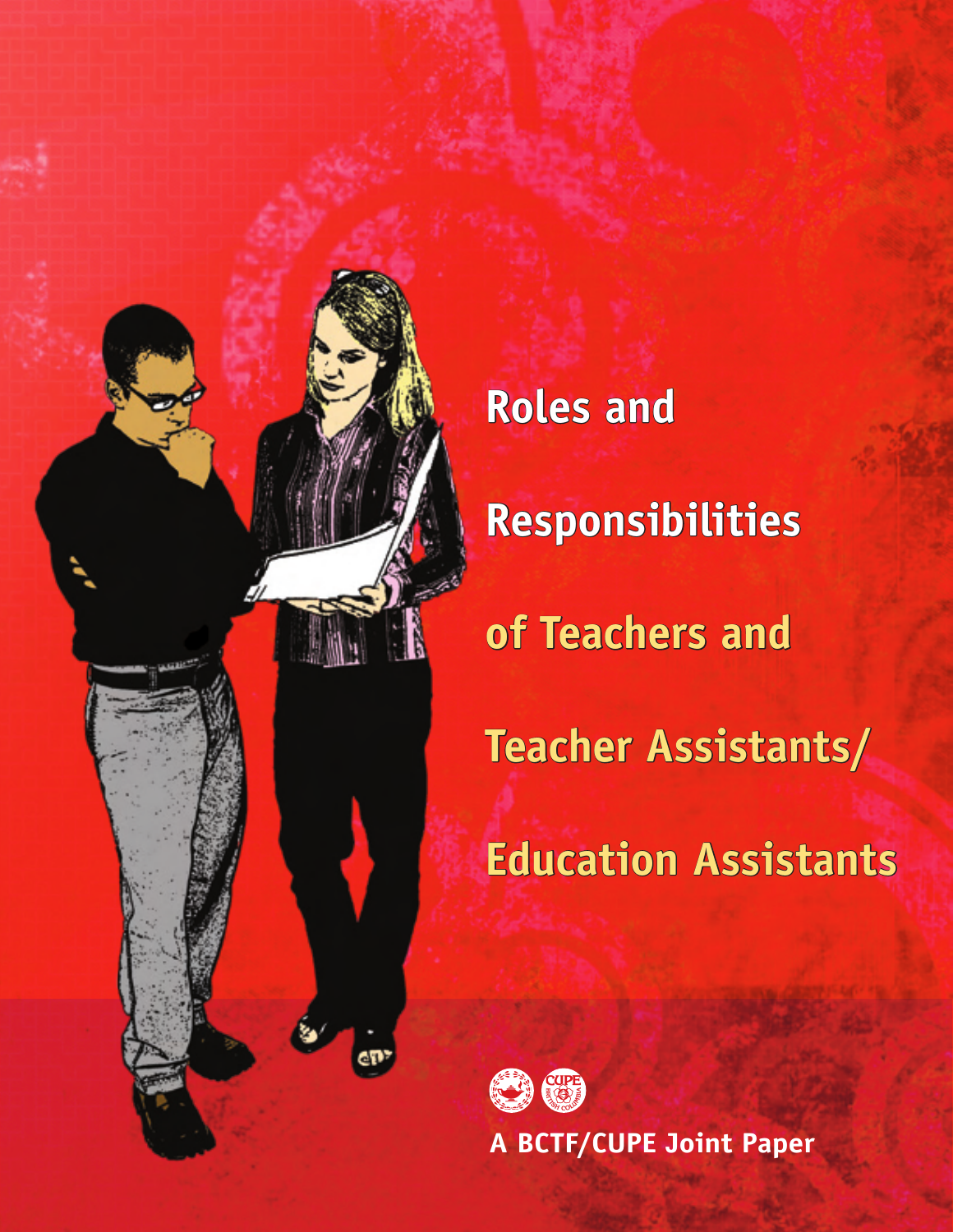| Special Education Policy, Procedures, and Guidelines 4                             |  |  |  |
|------------------------------------------------------------------------------------|--|--|--|
|                                                                                    |  |  |  |
| The Role of the Ministry of Education and School Districts 4                       |  |  |  |
| Teachers' and Teacher Assistants' Working Relationship: General Responsibilities 5 |  |  |  |
|                                                                                    |  |  |  |
|                                                                                    |  |  |  |
|                                                                                    |  |  |  |
|                                                                                    |  |  |  |
|                                                                                    |  |  |  |
|                                                                                    |  |  |  |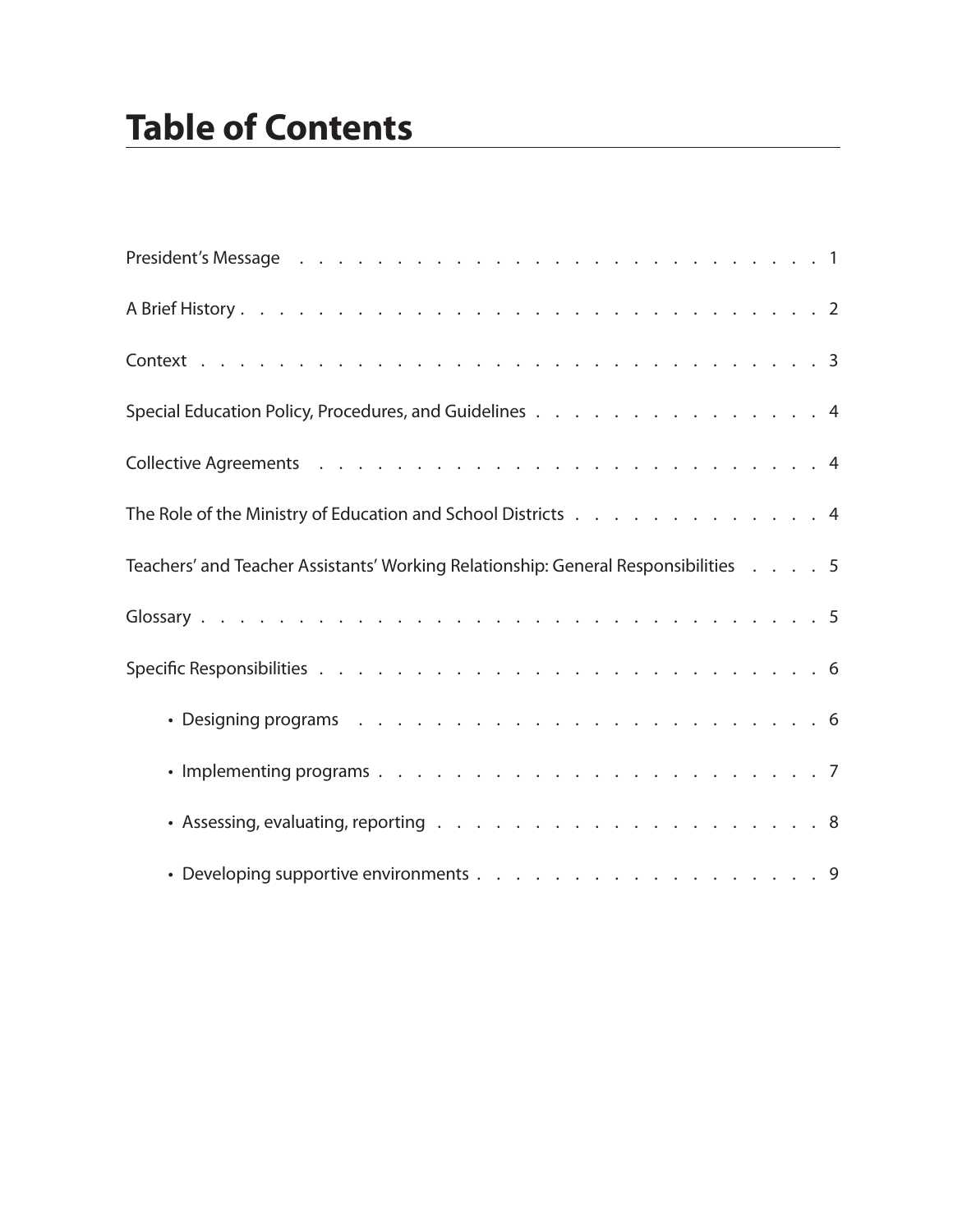



December 2009

## **Message from the Presidents of BCTF and CUPE BC**

Dear Colleagues and Education Partners:

We are very pleased and proud to introduce to you this joint position paper entitled **Roles and Responsibilities of Teachers and Teacher Assistants/Education Assistants**.

It is the result of much effort and determination over many years by a number of individuals serving on the joint committee, as well as groups such as the CUPE BC K-12 Committee, the CUPE BC Special Education Task Force, and the BCTF Special Education Association. This paper represents our ability to work together to reach consensus and to move forward to strengthen and enhance public education for all children in British Columbia.

It articulates our basic assumption that the roles of both teachers and teacher assistants are integral to ensuring the success of students with special needs. Further it makes clear that BCTF and CUPE BC have a fundamental role to play in supporting the development of good working relationships at the school level. This paper should assist collegial teams at the local level to continue to develop working relationships and to address conflicts that may arise.

The primary focus of this paper is the roles and responsibilities of those who work most closely with students—teachers and teacher assistants. However, the critical role of the Ministry of Education and school districts in establishing the necessary conditions for students with special needs to have successful, positive, and productive learning experiences in the public schools of British Columbia cannot be over-emphasized.

On behalf of BCTF and CUPE BC, we thank the joint committee members for their commitment and effort. We look forward to dialogue with our members and with all education partners on the important issue of quality public education for students with special needs.

 $\overline{\mathcal{C}}$  , and the set of the set of the set of the set of the set of the set of the set of the set of the set of the set of the set of the set of the set of the set of the set of the set of the set of the set of the s

**Irene Lanzinger Barry O'Neill** President, BC Teachers' Federation President, Canadian Union of

Public Employees BC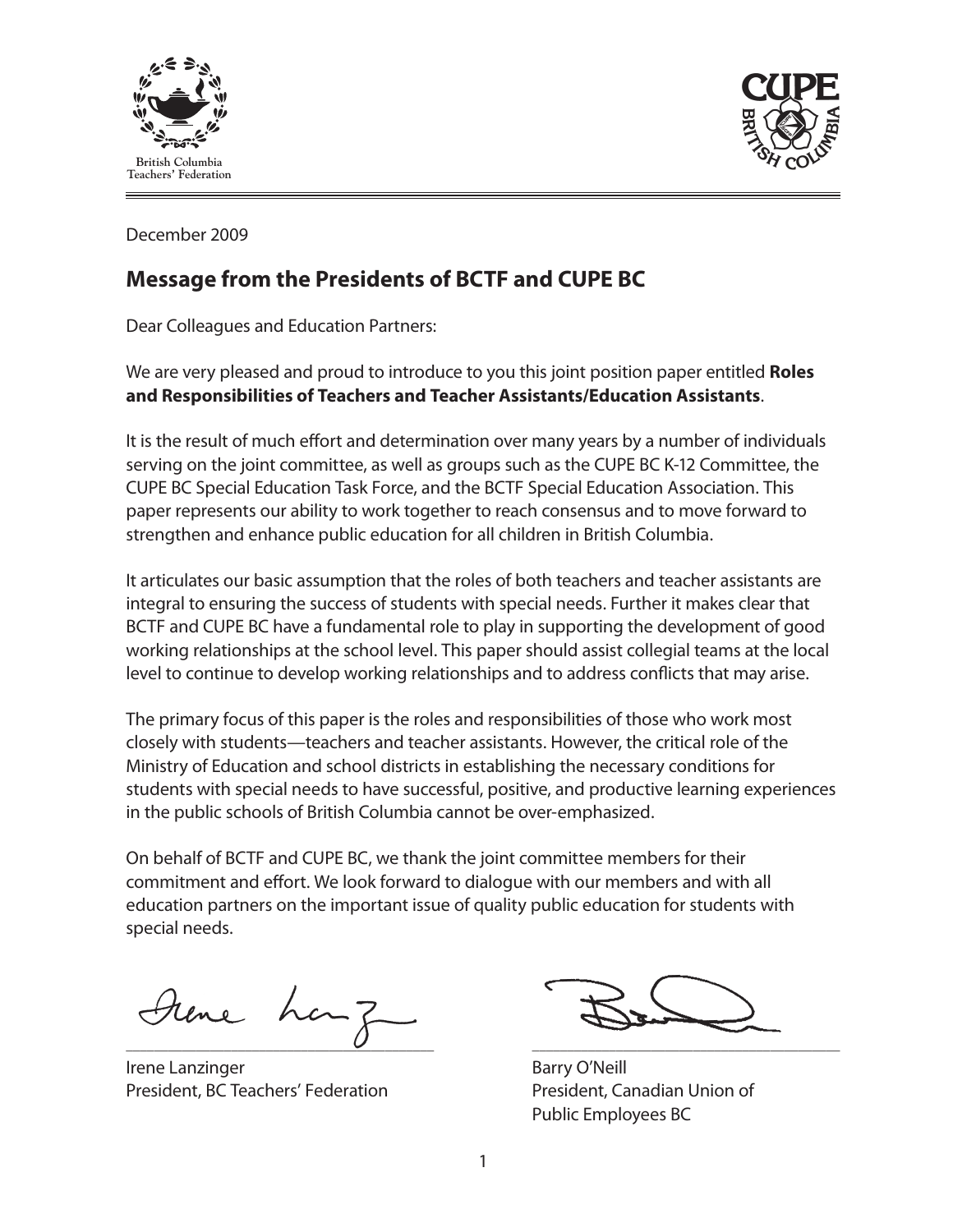# **A brief history**

In the Spring of 1995, BCTF and CUPE BC convened a small joint committee to address special education issues pertaining to:

Roles and responsibilities of teachers and teacher assistants; Training programs for teacher assistants; Projects to assist members in dealing with classroom issues.

The joint committee met for the first time June 5, 1995. Much work was done by this and subsequent joint committees, including plans for a brochure, research projects, and problemsolving approaches to dealing with contentious issues, as well as identification of issues of mutual interest and concern.

However, the statement of roles and responsibilities remained unfinished.

In the fall of 1999, CUPE BC and BCTF again recognized the commonality of issues and concerns relating to special education, and the imperative provided by the provincial review of special education. It was agreed to reconstitute a joint committee, with the aim of reaching agreement on the roles and responsibilities of teachers and teacher assistants for recommendation to government.

In May 2000, BCTF and CUPE BC resumed meetings, and the **Roles and Responsibilities of Teachers and Teacher Assistants** position paper was endorsed by both union executives in April 2001.

In December 2008, BCTF and CUPE BC began discussions with a view to updating the document. The updated document was endorsed by both union executives in 2009.

Members of the most recent joint committee:

- **CUPE BC:** Susan Blair, June Kaiser, Dee Beattie, Paul Tetrault, John Malcolmson
- **BCTF:** Jim Iker, Jinny Sims, Janice Neden, Leann Buteau, Charlie Naylor, David Halme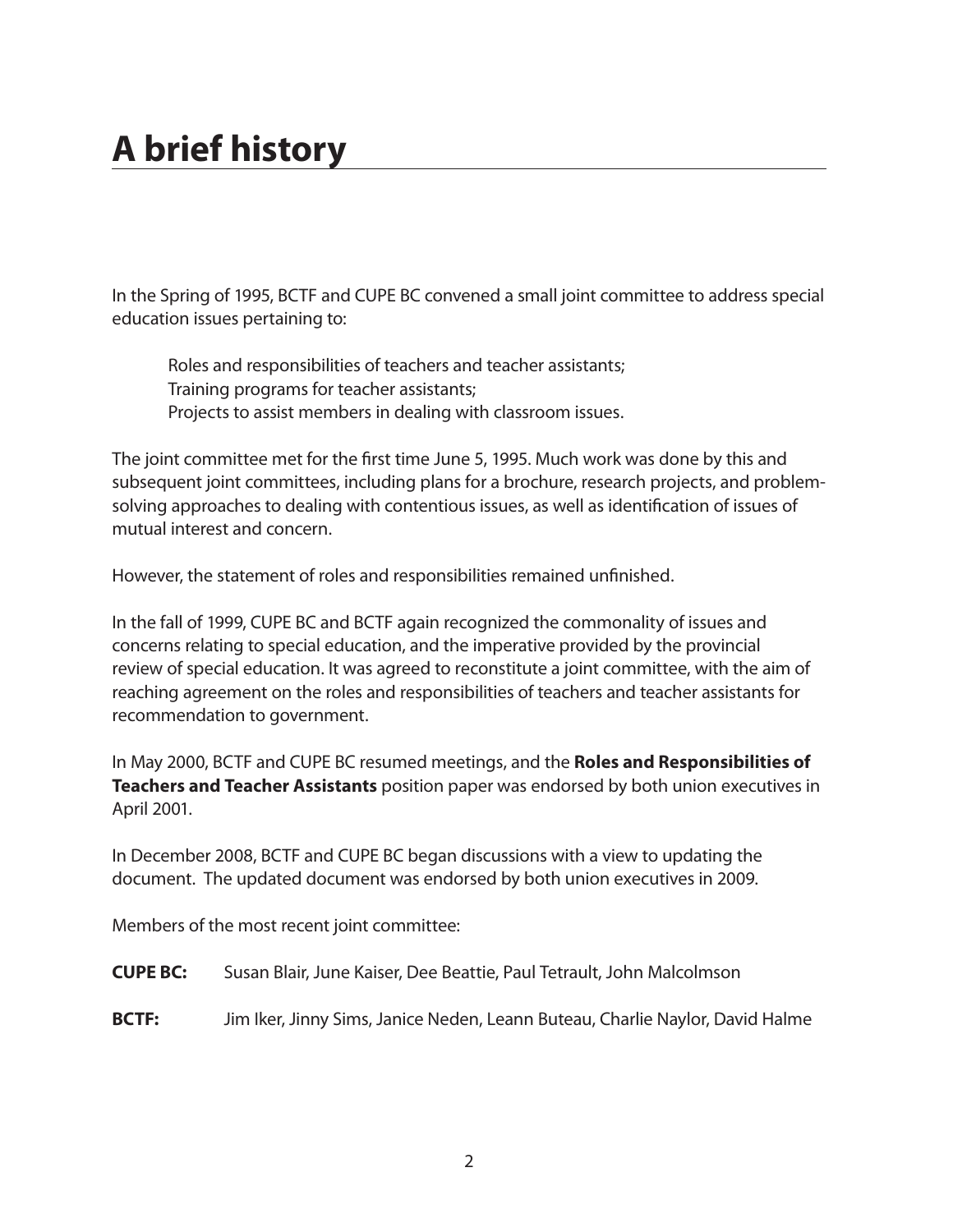# **Roles and Responsibilities of Teachers and Teacher Assistants / Education Assistants: A BCTF/CUPE joint paper**

## **Context**

BCTF and CUPE BC recognize that teachers and teacher assistants play a key role in programs for students with special needs. This paper is intended to assist teachers and teacher assistants in establishing a co-operative, respectful working relationship to ensure the success of students with special needs.

Teacher assistants work under the general direction of a teacher in the school, and under the supervision of the principal/vice-principal. Overall, the relationship between teachers and teacher assistants has seen the development of a more collegial model.

"Teacher" in this document refers to all teachers, including classroom teachers, special education support teachers, learning assistance teachers, and other non-enrolling teachers.

"Teacher Assistant" in this document refers to all teacher assistants and paraprofessionals who are working with teachers to support students with special needs.

This joint statement elaborates the roles and responsibilities of teachers and teacher assistants as defined initially by, and within, the confines of the British Columbia School Act and Regulations, Ministry of Education Special Education Policy, Procedures and Guidelines, and collective agreements of both BCTF, its locals, and CUPE BC with the employing school district/BCPSEA.

Teacher assistants are supervised in regard to the employment relationship (e.g., evaluation reports, discipline) by the principal/vice-principal, not the teacher with whom the teacher assistants work.

- 1. Boards may employ persons other than teachers to assist teachers in carrying out their responsibilities and duties under this Act and in the Regulations.
- 2. Persons employed under subsection (1) shall work under the general supervision of a teacher or principal/vice-principal.

Section 18 (*www.bced.gov.bc.ca/legislation/schoollaw/revisedstatutescontents.pdf*) of the School Act: (04 06 09)

The index to the School Act and related legislation uses the term Teacher Assistant to identify the paraprofessional role. There are, however, numerous other titles in use within the province. CUPE BC is actively seeking changes to Section 18 of the current School Act in order to standardize job titles to Education Assistant and to reflect current employment relationships as reflected in CUPE BC collective agreements.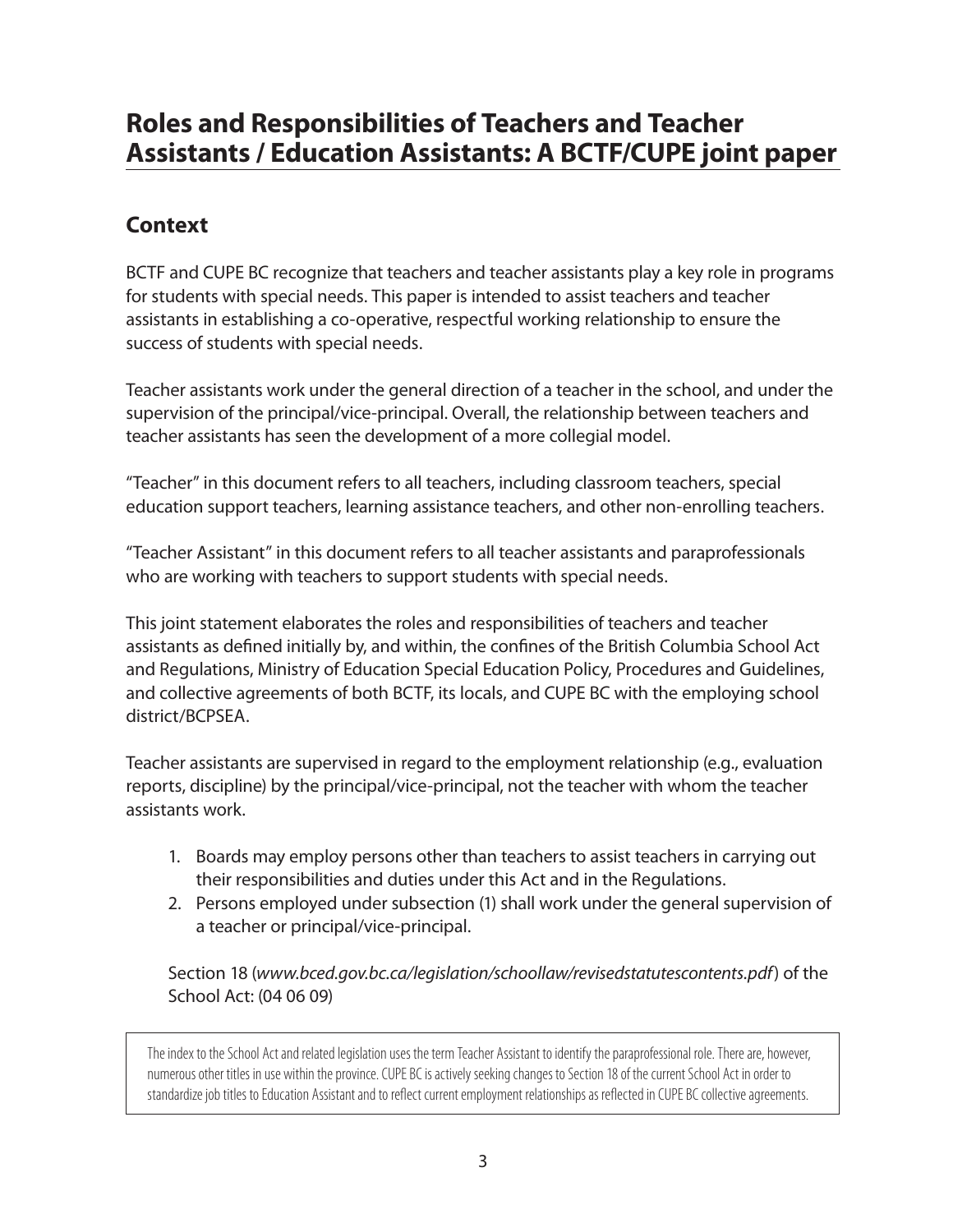#### **1. Special Education policy, procedures, and guidelines**

The following excerpts are taken from the Ministry of Education Manual of Policies, Procedures, and Guidelines for Special Education Services (Section B.3):

"The teacher responsible for a student with special needs is responsible for designing, supervising, and assessing the educational program for that student."

"Teachers are expected to design programs for students with special needs. Teachers' assistants play a key role in many programs for students with special needs, performing functions which range from personal care to assisting the teacher with instructional programs. Under the direction of a teacher they may play a key role in implementing the program."

"While teacher assistants may assist in the collection of data for the purpose of evaluating student progress, the teachers are responsible for evaluating and reporting on the progress of the student to parents."

#### **2. Collective agreements**

Teachers and teacher assistants are covered by collective agreements between the unions that represent them and the employer. Many of these agreements have provisions that set out some conditions relevant to roles and responsibilities. Collective agreements must be followed and take precedence.

#### **3. The role of the Ministry of Education and school districts in ensuring conditions for success of students with special needs**

Teachers and teacher assistants agree that the responsibility of the Ministry of Education and the school district is paramount in ensuring the necessary conditions for students with special needs to succeed in schools. These conditions include but are not limited to:

- 3.1 Provision of adequate resources to maintain an appropriate learning environment.
- 3.2 Availability of a suitable workspace to accommodate the learning activities of those working with students with special needs.
- 3.3 Access to appropriate information regarding the student, the Individual Education Plan (IEP), as well as techniques and strategies necessary to carry out the respective responsibilities of each in relation to students' programs.
- 3.4 Provision of appropriate in-service on instructional and behavioural techniques and strategies.
- 3.5 Adequate release time for members of the school-based team, and adequate time within the school day for members of the student-specific support team, including the teacher and the teacher assistants, to participate as required in the process of developing, implementing, and monitoring the IEP.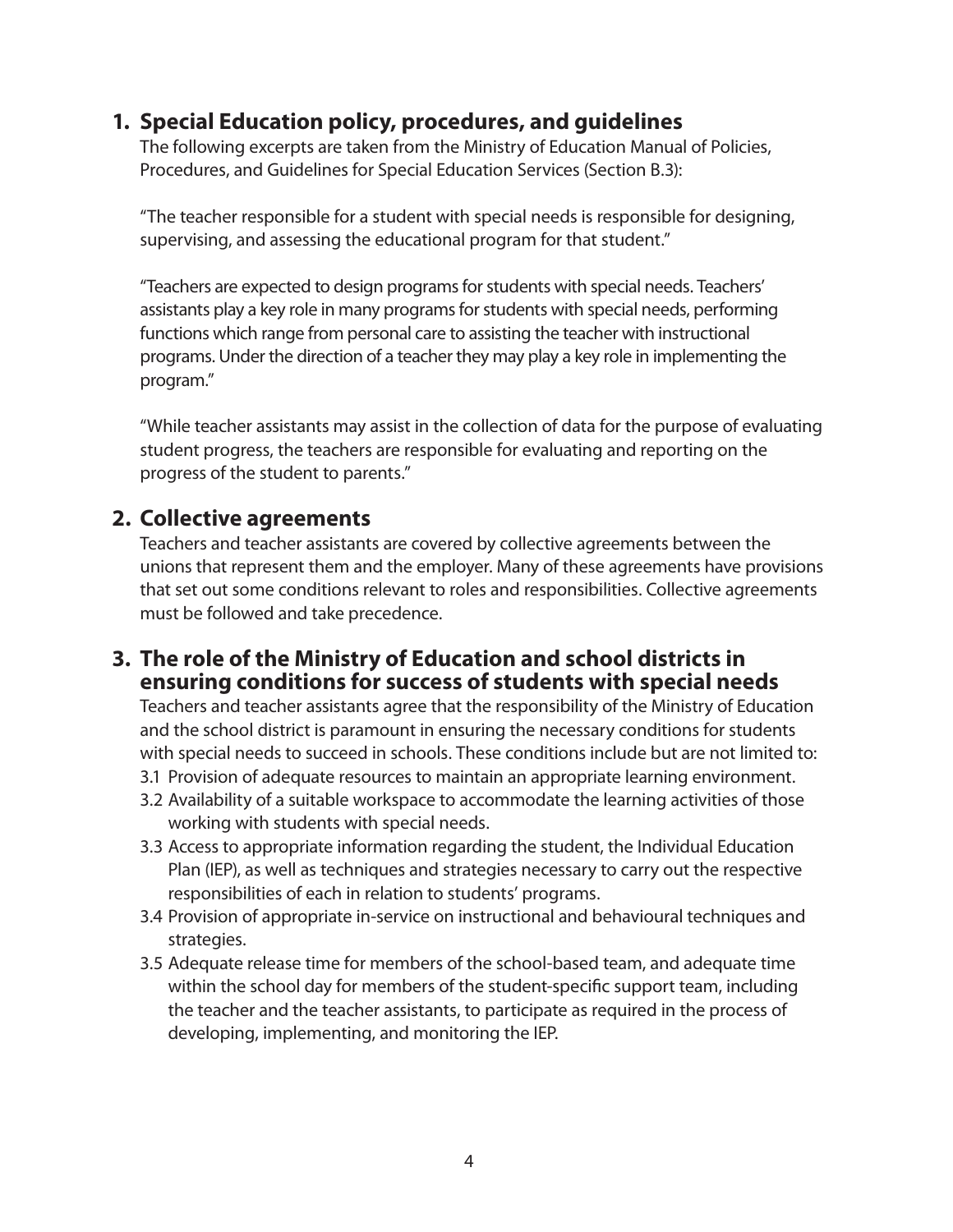#### **4. Teachers' and teacher assistants' working relationship: General responsibilities**

Inherent in the School Act and Special Education Policy, Procedures and Guidelines is the teacher's responsibility for designing, implementing, and evaluating the educational program, and the teacher assistant's role to assist teachers in this responsibility. Both the teacher and the teacher assistant facilitate the inclusion of students with special needs. It is their joint role to encourage the student to become an independent learner and member of the classroom, school, and community.

In order to foster a co-operative, respectful working relationship, teacher assistants need to be aware of those responsibilities that are specific to teachers.

Similarly, teachers need to be aware of job descriptions and the parameters of the responsibilities of teacher assistants.

To provide effective support for students with special needs, teachers and teacher assistants work together and share responsibility to:

- 4.1 Develop a positive, respectful working relationship.
- 4.2 Meet standards of professional and ethical conduct in relation to students, parents, and colleagues.
- 4.3 Advocate for conditions of success for students with special needs.
- 4.4 Advocate for the protection of the legal and human rights of students and their families.
- 4.5 Follow guidelines established by the school/district to protect the safety and well being of children and youth.
- 4.6 Maintain positive, supportive, professional relationships within the education community.

#### **5. Glossary**

IEP ( Individual Education Plan): a written plan, developed for a student, which describes the program modifications and/or significant adaptations for the student and the services that are to be provided.

Adaptation: retains the learning outcomes of the prescribed curriculum but includes changes such as alternate formats (e.g. Braille, use of technology), instructional strategies (e.g. use of interpreter, visual cues), and assessment procedures (e.g. oral exams, additional time).

Modification: changes to learning outcomes which are substantially different from the prescribed curriculum, and specifically selected to meet the student's special needs. *http://bctf.ca/issues/resources.aspx?id=10572*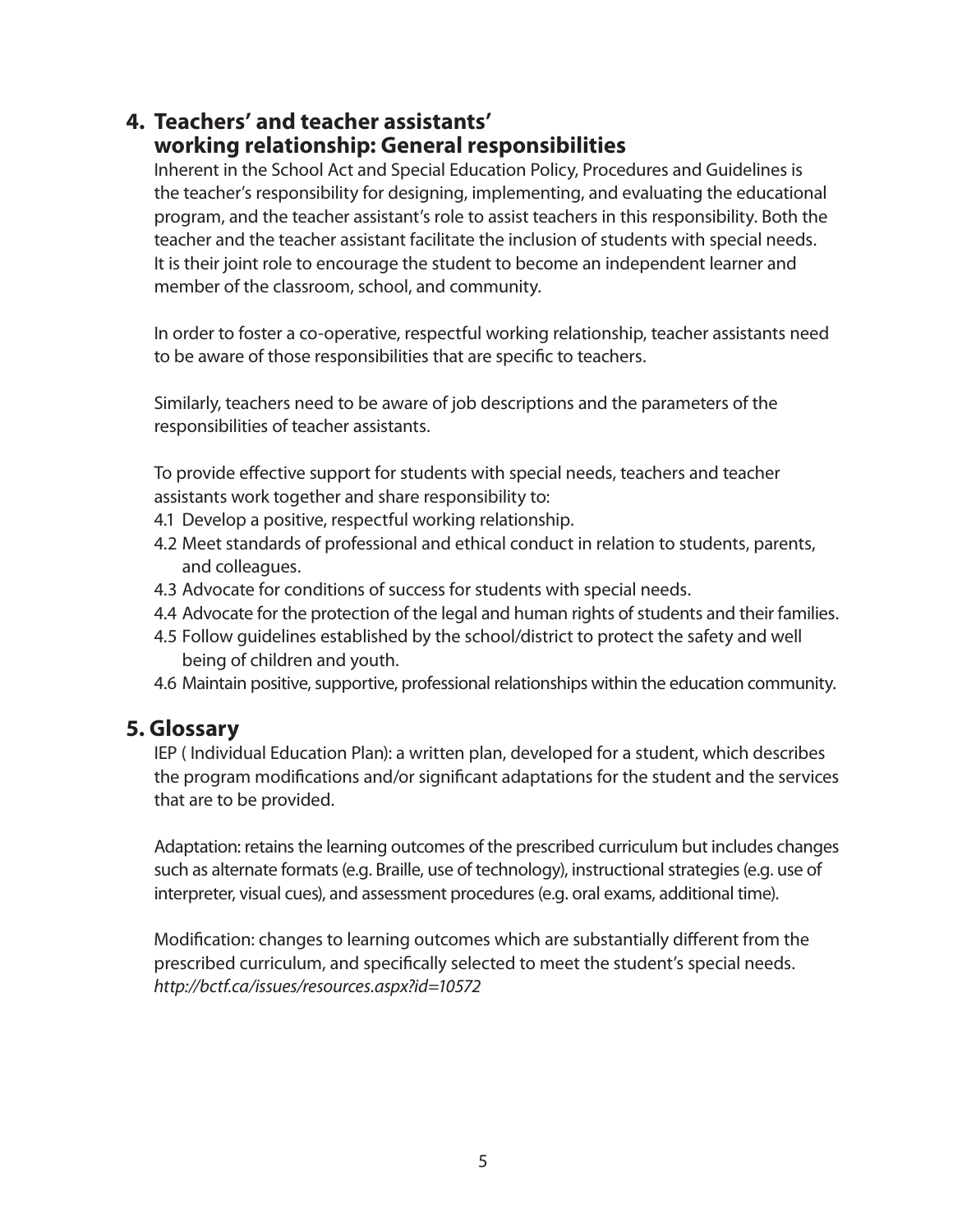## **6. Specific responsibilities**

The following are some specifics of the roles and responsibilities of teachers and teacher assistants, and some roles and responsibilities that they share.

#### **6.1 Designing programs and planning and organizing learning experiences for students with special needs**

| <b>TEACHER</b>                                                                                                                                                                                                                                                                                 | <b>SHARED</b>                                                                                                                                                                                                                                                                                        | <b>TEACHER ASSISTANT</b>                                                                                                                                                             |  |  |
|------------------------------------------------------------------------------------------------------------------------------------------------------------------------------------------------------------------------------------------------------------------------------------------------|------------------------------------------------------------------------------------------------------------------------------------------------------------------------------------------------------------------------------------------------------------------------------------------------------|--------------------------------------------------------------------------------------------------------------------------------------------------------------------------------------|--|--|
| • Designs instructional<br>program.<br>• Develops IEPs.<br>· Identifies responsibilities<br>of individual members<br>of student specific<br>support teams in<br>terms of participating<br>in the development,<br>implementation, and<br>monitoring of the programs<br>as described in the IEP. | • Discuss learners' strengths<br>and weaknesses and consider<br>best possible areas of<br>program focus.<br>• Attend program planning<br>meetings, based on school<br>and district policies, to assist<br>with developing IEPs and<br>transition plans for children<br>and youth with special needs. | • Shares relevant information<br>about the performance<br>and behaviour of individual<br>learners to support IEP goals,<br>transition, and program<br>design.                        |  |  |
| • Plans learning activities.                                                                                                                                                                                                                                                                   | • Discuss objectives and goals.<br>• Discuss and clarify, on a<br>regular basis, the ways in<br>which the teacher assistants<br>can assist the teacher with<br>instructional programs,<br>classroom management,<br>and expectation setting for<br>students.                                          | • Gathers relevant information<br>through working with<br>student or students to<br>provide feedback into the<br>planning process.                                                   |  |  |
| • Determines appropriate<br>modifications and<br>adaptations in line with IEP<br>goals.                                                                                                                                                                                                        | • Discuss adaptations and<br>modifications to curriculum<br>and resource materials.                                                                                                                                                                                                                  | • Produces materials and<br>implements strategies to<br>accommodate individual<br>learner needs/styles.                                                                              |  |  |
| • Identifies the appropriate<br>instructional learning<br>resources.<br>• When needed, advocates for<br>the appropriate instructional<br>learning resources.                                                                                                                                   | • Discuss what instructional<br>learning resources are<br>needed to reach IEP goals<br>(e.g. flash cards, social stories,<br>abacus, etc.).                                                                                                                                                          | • Assists with development<br>of instructional learning<br>resources.                                                                                                                |  |  |
| • Reviews and reinforces<br>learning activities for concept<br>and skill development.                                                                                                                                                                                                          | • Review learning resources<br>together to clarify and<br>share experiences and<br>expectations.                                                                                                                                                                                                     | • Reviews and reinforces<br>learning activities using<br>lesson plans and learning<br>strategies developed by<br>the teacher/team to help<br>students master concepts<br>and skills. |  |  |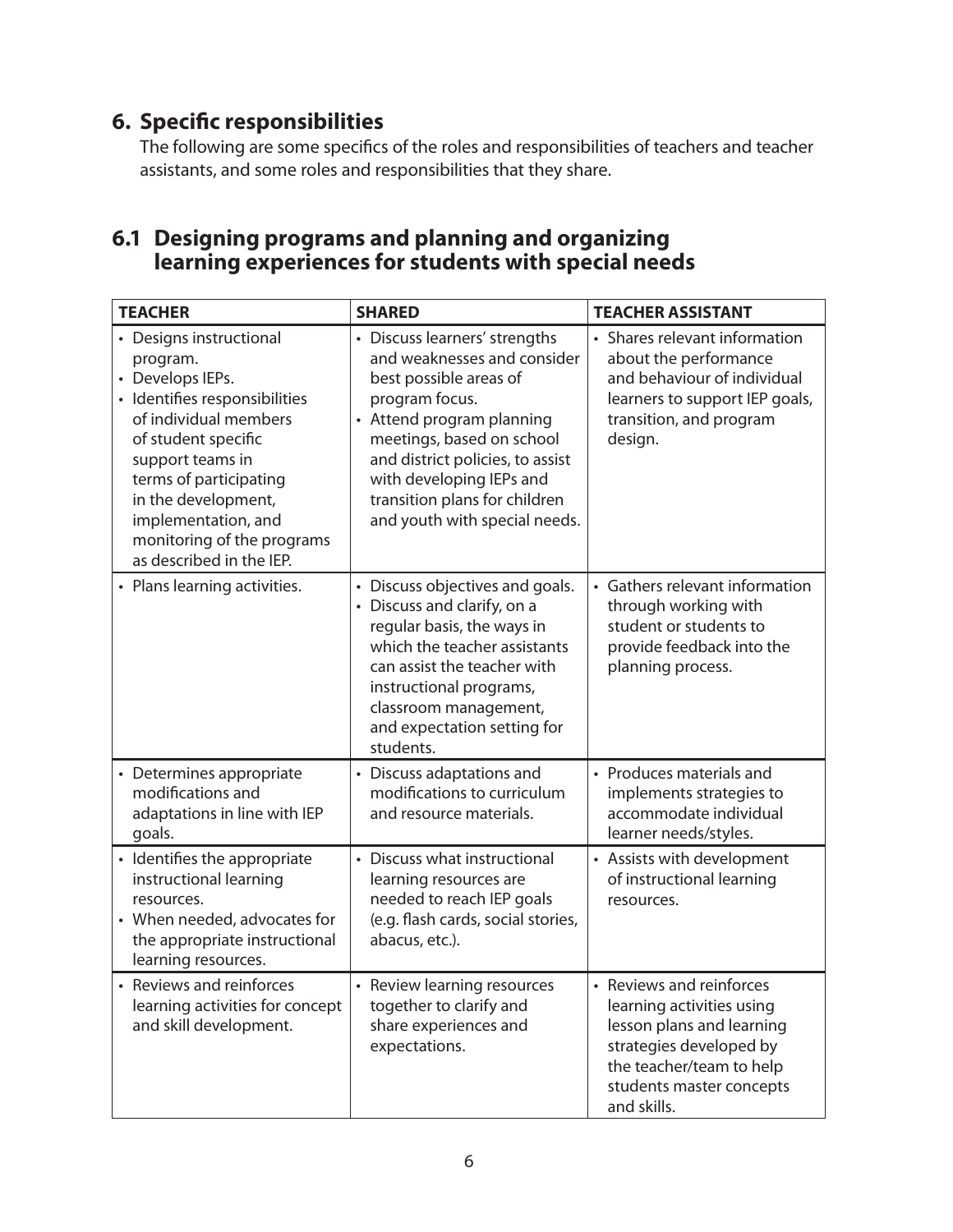| <b>TEACHER</b>                                                                                                                                                               | <b>SHARED</b>                                                                                                  | <b>TEACHER ASSISTANT</b>                                                                                                                                                                               |  |  |
|------------------------------------------------------------------------------------------------------------------------------------------------------------------------------|----------------------------------------------------------------------------------------------------------------|--------------------------------------------------------------------------------------------------------------------------------------------------------------------------------------------------------|--|--|
| • Develops school-based<br>learning goals for individuals<br>and groups.                                                                                                     | • Plan activities to meet goals.                                                                               | • Assists students with learning<br>activities and/or independent<br>study projects developed by<br>teacher/team.<br>• Monitors and reports<br>to teacher/team on<br>implementation of the<br>program. |  |  |
| Designs learning and<br>$\bullet$<br>skill development goals<br>for worksites and other<br>community-based settings.                                                         | • Plan activities to meet goals.<br>• Share resources and<br>concerns.                                         | • Supports learning and skill<br>development activities in<br>worksite and community-<br>based settings.                                                                                               |  |  |
| • Establishes work plan<br>priorities.                                                                                                                                       | • Review plan daily and weekly<br>• Set consultative meeting<br>times.                                         | • Follows priority plan.<br>• Keeps teacher up to date on<br>the implementation of the<br>program.                                                                                                     |  |  |
| • Provides the teacher<br>assistant with the requisite<br>information regarding the<br>classroom management<br>structure, discipline plan, and<br>expectations for students. | • Discuss and clarify classroom<br>management structure,<br>discipline plan, and<br>expectations for students. | • Carries out work within<br>developed structures and<br>plans, being consistent with<br>expectations for students.                                                                                    |  |  |

#### **6.2 Implementing programs for students with special needs: Delivery of service**

| <b>TEACHER</b>                                                                                                                               | <b>SHARED</b>                                                                                            | <b>TEACHER ASSISTANT</b>                                                                                                                                   |
|----------------------------------------------------------------------------------------------------------------------------------------------|----------------------------------------------------------------------------------------------------------|------------------------------------------------------------------------------------------------------------------------------------------------------------|
| • Instructs, supervises, and<br>facilitates student learning.                                                                                | • Discuss successful practice<br>with goals in mind (e.g. IEP,<br>behaviour plan, safety plan,<br>etc.). | • Facilitates student learning<br>individually and in small<br>groups.                                                                                     |
| Develops individualized,<br>appropriate, behavioural<br>program.                                                                             | • Discuss specific philosophy,<br>techniques, strategies, and<br>appropriate language.                   | • Implements the techniques<br>and strategies as discussed.<br>Documents, monitors, and<br>reports to teacher/team<br>on implementation of the<br>program. |
| Defines the use of specific<br>$\bullet$<br>techniques, strategies,<br>and appropriate language,<br>as required in individual<br>situations. | • Discuss specific techniques,<br>strategies, and appropriate<br>language.                               | Implements specific<br>$\bullet$<br>techniques, strategies,<br>and appropriate language<br>as discussed and/or<br>demonstrated.                            |
| • Seeks assistance of principal<br>to provide a workplace for<br>the teacher assistant.                                                      | • Discuss and identify<br>workplace settings.                                                            | • Monitors effectiveness of<br>workplace settings and reports<br>to teacher and/or principal.                                                              |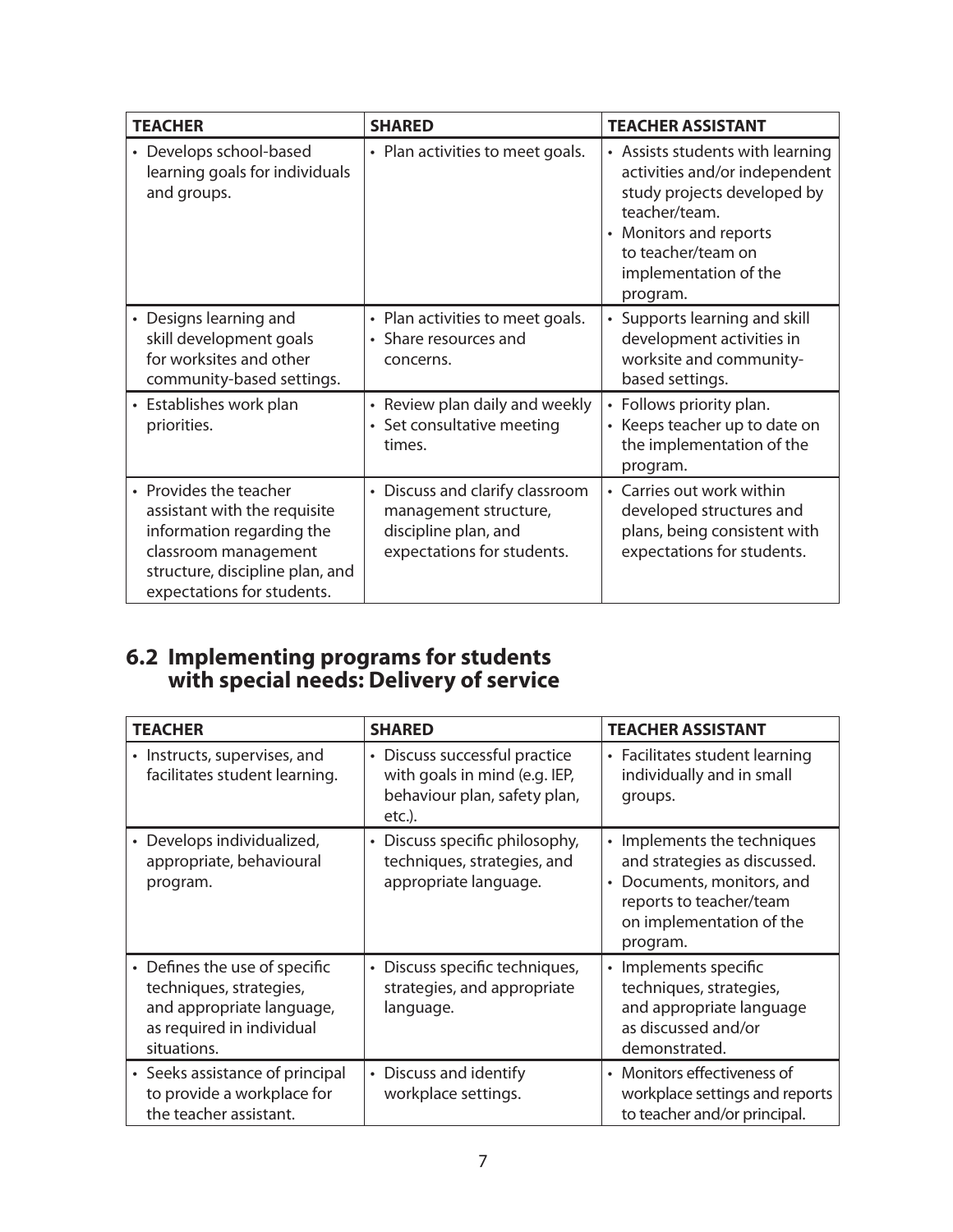# **6.3 Assessing, evaluating, reporting and recording student progress**

| <b>TEACHER</b>                                                                                                                            | <b>SHARED</b>                                   | <b>TEACHER ASSISTANT</b>                                                                                                                                                                                        |
|-------------------------------------------------------------------------------------------------------------------------------------------|-------------------------------------------------|-----------------------------------------------------------------------------------------------------------------------------------------------------------------------------------------------------------------|
| Ensures assessment and<br>$\bullet$<br>learner profiles are current.                                                                      | • Discuss information.                          | • Carries out functional<br>(informal) assessment<br>activities to assist the teacher<br>in developing learner profiles.                                                                                        |
| • Convenes/attends meetings<br>of student specific support<br>team within a teacher's<br>instructional hours and TA's<br>paid work hours. | • Discuss information with the<br>entire team.  | • Attends meetings of student<br>specific support team during<br>paid work hours.                                                                                                                               |
| • Evaluates progress according<br>to goals of IEP.                                                                                        | • Exchange and discuss<br>information.          | • Observes and documents<br>learner strengths,<br>achievements, and needs<br>through daily learning<br>activities.<br>• Assists in the collection<br>of data for the purpose of<br>evaluating student progress. |
| • Reports to parents<br>(a) informal, ongoing, and<br>(b) formal, written reports.                                                        | • Discuss relevant confidential<br>information. | • Provides information<br>to teacher for home/<br>school formal/informal<br>communications.                                                                                                                     |
| • Maintains required school,<br>school district, and provincial<br>records.                                                               | • Clarify data requirements.                    | • Assists in maintaining learner<br>records required by school,<br>school district, or provincial<br>policy.                                                                                                    |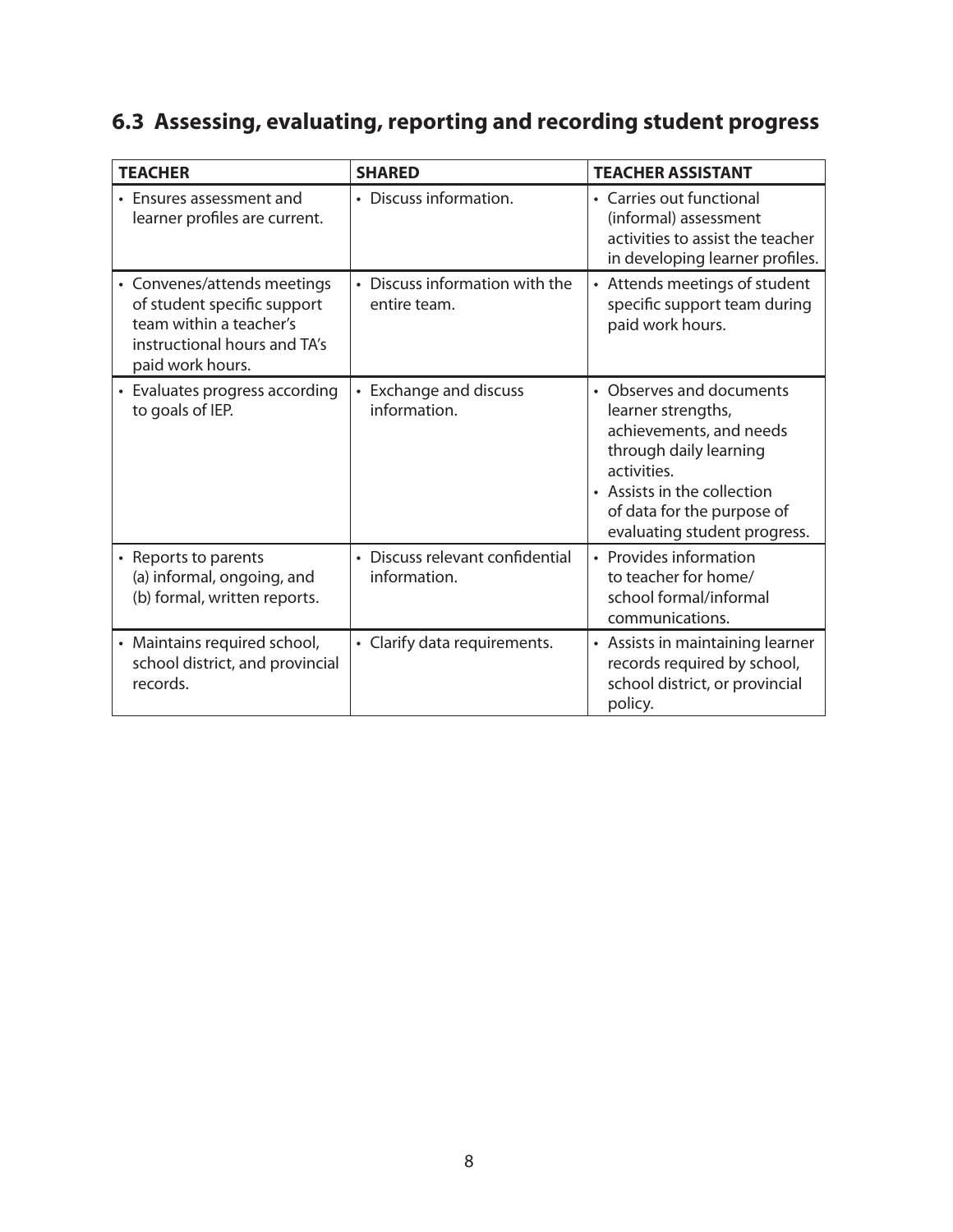| <b>TEACHER</b>                                                                                                                                                                                                                             | <b>SHARED</b>                                                                                                                                                                                                                                                                                                                                              | <b>TEACHER ASSISTANT</b>                                                                                                                                                                                                          |
|--------------------------------------------------------------------------------------------------------------------------------------------------------------------------------------------------------------------------------------------|------------------------------------------------------------------------------------------------------------------------------------------------------------------------------------------------------------------------------------------------------------------------------------------------------------------------------------------------------------|-----------------------------------------------------------------------------------------------------------------------------------------------------------------------------------------------------------------------------------|
| • Documents and shares<br>workplace concerns.                                                                                                                                                                                              | • Discuss concerns to facilitate<br>early problem solving<br>through informal and<br>regularly scheduled meetings<br>during the workday.                                                                                                                                                                                                                   | Documents and shares<br>workplace concerns.                                                                                                                                                                                       |
| • Remains current in school,<br>district, and provincial<br>policies and procedures.<br>• Reviews and monitors<br>that policies are being<br>implemented.<br>• Shares information.                                                         | • Follow guidelines established<br>by the school/district to<br>protect the safety and well-<br>being of children, youth, and<br>staff.                                                                                                                                                                                                                    | • Remains current in school,<br>district, and provincial<br>policies and procedures.<br>• Reviews and monitors<br>that policies are being<br>implemented.<br>• Shares information.                                                |
| • Shares relevant student-<br>related information on<br>behaviour, social, emotional,<br>and physical health subject to<br>privacy regulations<br>• Requests that appropriate<br>health or other training is<br>provided to support staff. | • Maintain confidentiality.<br>• Support occupational and<br>physiotherapists, speech-<br>language pathologists,<br>vision and hearing-impaired<br>specialists, and nurses in the<br>delivery of required services.<br>• Follow established protocol<br>and collective agreements<br>regarding administration<br>of medicine and/or medical<br>procedures. | • Carries out personal and<br>health care routines as<br>directed.<br>Carries out specific<br>$\bullet$<br>procedures only if<br>appropriate training has been<br>provided.<br>• Follows all established<br>reporting procedures. |

#### **6.4 Developing supportive environments: For learners, their families, school and district staffs**